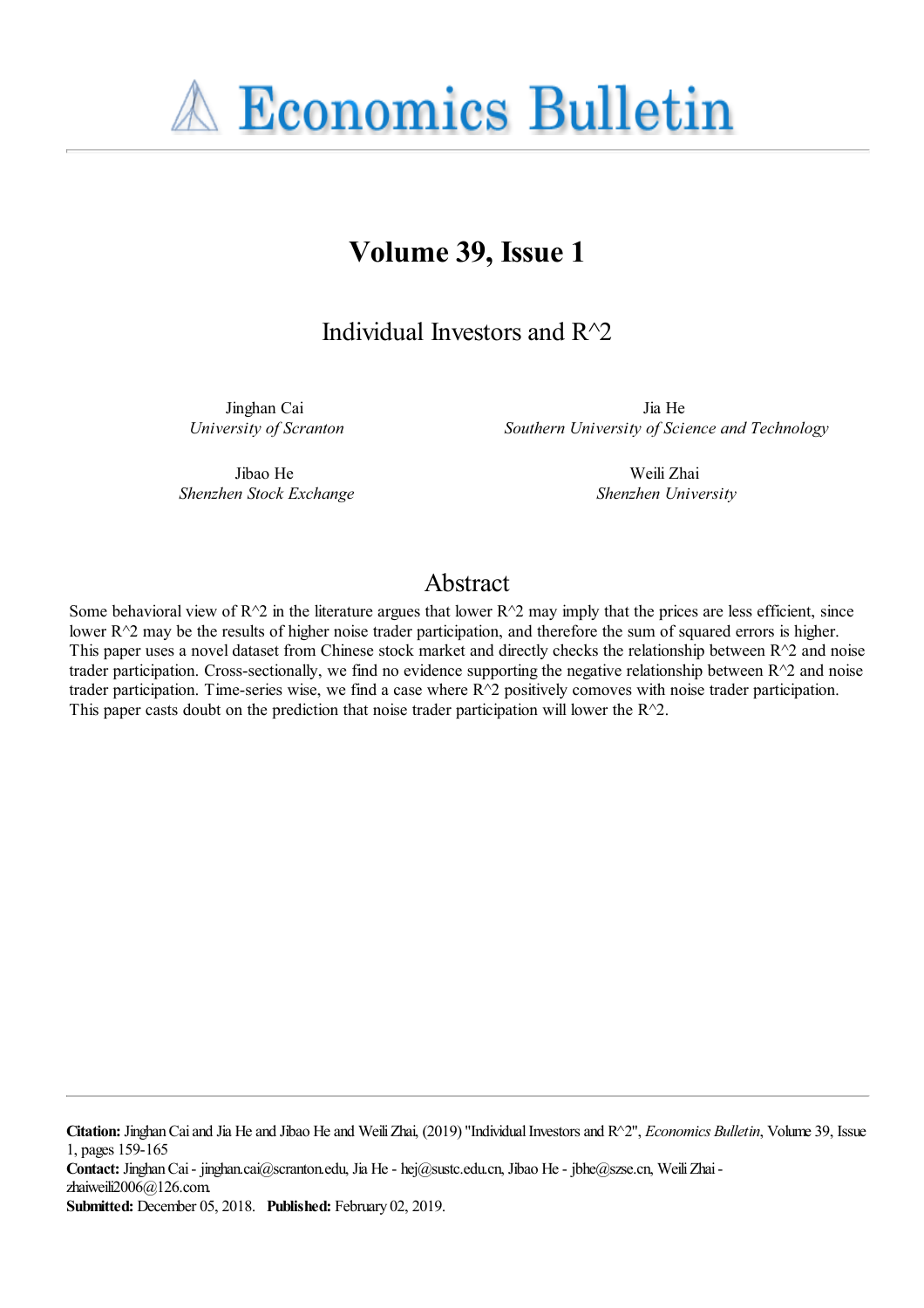#### 1. Introduction

The  $R^2$ of a stock is the goodness-of-fit measure, derived from regressing the stock's returns on one or multiple market index or common factors. It has been widely adopted in the finance literature as a proxy of "price inefficiency" (see Morck, Yeung and Yu, 2000, among others). However, some behavioral finance literature holds the opposite opinions, that  $R^2$ of a stock may refer to a better "price efficiency", since more noise trader participation may reduce  $R^2$ . These two competing opinions echo Roll (1988), which concludes that the majority of returns are explained either by private information or a "frenzy" unrelated to specific information. While recent literature has reconciled some seemingly discordant findings<sup>[1](#page-1-0)</sup>, much more has remained unexplained about the two competing opinions.

How to measure the trading "frenzy" in Roll (1988)? Existing papers try to use measures such that medium-term price momentum and long-term price reversal (see Hou, Peng and Xiong, 2013), etc., to capture the degree of noise trading, which are nonetheless not direct measures of noise trading. Do the stocks traded by more noise traders tend to have lower *R* 2 ? This question still remains incompletely answered.

This paper uses a novel dataset from Chinese stock market which is able to directly proxy the degree of noise trading. The dataset has the ratio of buy (sell) volume from individuals for stock i on day t, to the total trading volume in the same day. This individual buy-ratio (sell-ratio) directly proxies the degree of noise trading. Using the novel proxies, we find that; (1) Cross-sectionally, there is no evidence supporting the negative correlation between individual investor (noise trader<sup>[2](#page-1-1)</sup>) participation and *R*<sup>2</sup>. (2) On the time-series dimension, we a use a natural experiment of bull-bear market switching, and figure out that individuals investors become less active in trading when the bull market becomes bearish, while  $R^2$  tends to decrease at the same time. That is, a single stock's  $R^2$  may positively comove with individual investors' participation. This comovement of individual  $i$ nvestors and  $R^2$  may reflect that more individual investors tend to participate in trading when market goes up. They are overconfident and attribute the capital gain to their ability, therefore they are trading along with the index and participate more. When market goes down, individual investors quit from trading, leaving a larger fraction of institutions, who do not trade along with the index. This paper casts doubt on the behavioral viewpoints on the  $R^2$  and individual investors.

#### 2. The Data

The data used in this paper is from Shenzhen Stock Exchange, China. It covers the trading data of all the common stocks in the mainboard of Shenzhen Stock Exchange. The sample period is from March 1, 2007 to June 30, 2008. In additional to the daily price and trading volume, the dataset

<span id="page-1-0"></span><sup>1</sup> *For example, Chan and Hameed (2006) and Piotroski and Roulstone (2004)'s finding that stocks followed by more analysts commove more can be explained by Veldkamp's (2006) information production procedure. More discussions can be found in Morck, Yeung and Yu (2013).*

<span id="page-1-1"></span><sup>2</sup> *In this paper, we use "individual investors" and "noise traders" interchangeably.*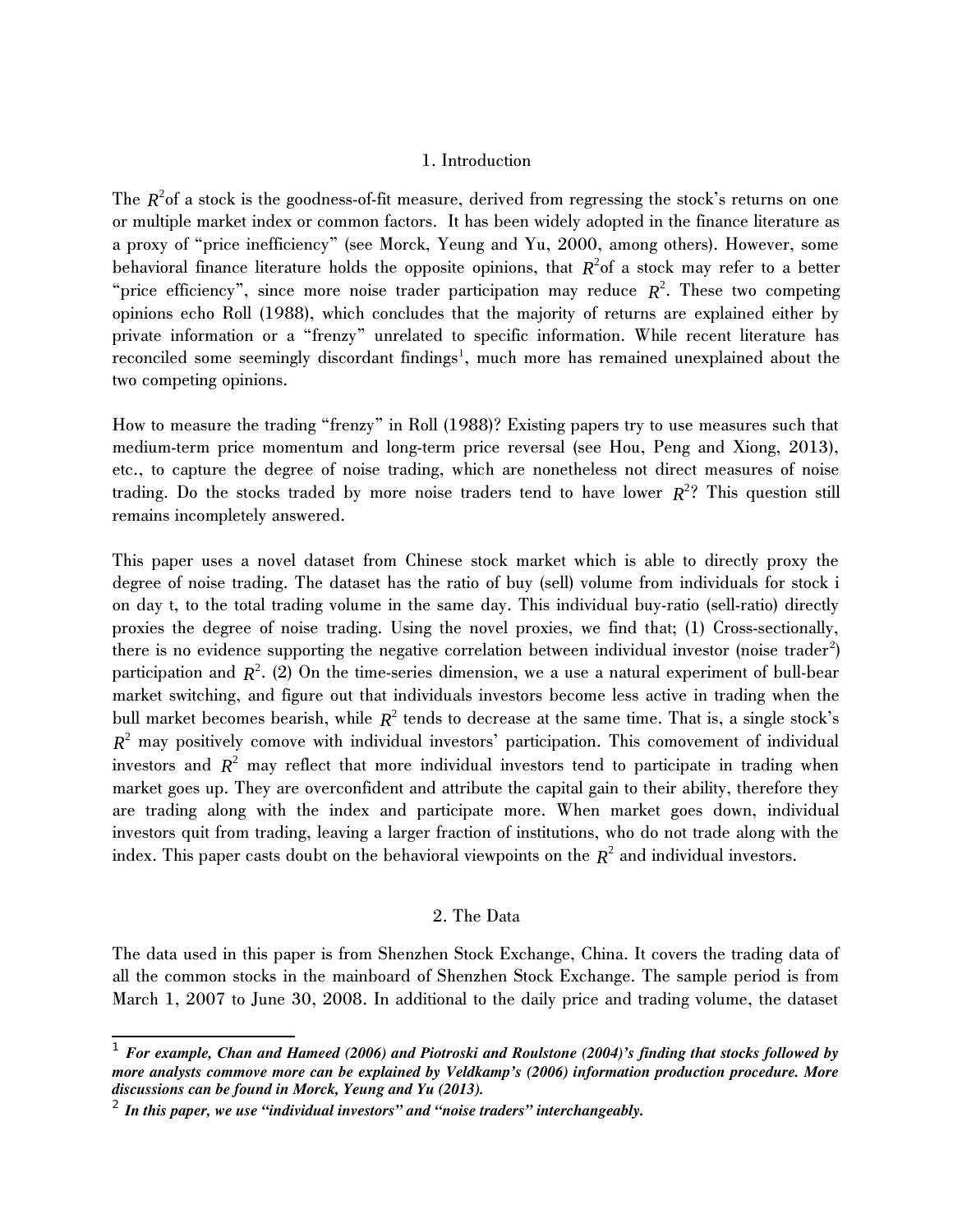also provides two items: *BuyRatio*<sub>*it*</sub> is the total number of shares purchased by individual investors, divided by the total share volume for stock i on date t. SellRatio<sub>*ii*</sub> is the total number of shares sold by individual investors, divided by the total share volume for stock i on date t. There are altogether 462 stocks that have trading records in the sample period. The mean *BuyRatio*<sub>*it*</sub> is 92.16%, while the mean of *SellRatio*<sub>*it*</sub> is 91.98%, implying that it is an individual investor driven market. Also, not surprisingly the correlation *BuyRatio*<sub>*it*</sub> and *SellRatio*<sub>*it*</sub> is as high as 0.99. More details are listed in Table I.

| Panel A: Basic information for the Individual Investors Per Stock |                 |            |               |              |               |                 |  |
|-------------------------------------------------------------------|-----------------|------------|---------------|--------------|---------------|-----------------|--|
|                                                                   | Individual      | Individual | Daily buy     | Daily<br>buy | Daily<br>sell | Daily sell      |  |
|                                                                   | <b>BuyRatio</b> | SellRatio  | Yuan Vol.     | share Vol.   | Yuan Vol.     | share Vol.      |  |
| Mean                                                              | 92.16           | 91.83      | $1.07*10^{8}$ | $0.838*$     | $1.06*10^{8}$ | $0.831*$        |  |
|                                                                   |                 |            |               | $10^7$       |               | 10 <sup>7</sup> |  |
| Median                                                            | 96.19           | 95.69      | 0.770         | 0.638        | 0.764         | 0.638           |  |
| P <sub>25</sub>                                                   | 91.20           | 90.81      | 0.442         | 0.384        | 0.444         | 0.385           |  |
| P75                                                               | 97.79           | 97.34      | 1.30          | 1.07         | 1.31          | 1.07            |  |
| # of stocks                                                       | 462             |            |               |              |               |                 |  |

Table I: Descriptive Statistics for the Sample Stocks

Panel B: Correlation for Individual investors' Participation

|                       | Individual      | Individual | Daily<br>buy | Daily<br>buy | Daily<br>sell | Daily<br>sell |
|-----------------------|-----------------|------------|--------------|--------------|---------------|---------------|
|                       | <b>BuyRatio</b> | SellRatio  | Yuan Vol.    | share Vol.   | Yuan Vol.     | share Vol.    |
| Individual            |                 |            |              |              |               |               |
| <b>BuyRatio</b>       |                 |            |              |              |               |               |
| Individual            | 0.999           |            |              |              |               |               |
| Sellratio             |                 |            |              |              |               |               |
| Daily buy Yuan Vol.   | 0.457           | 0.452      |              |              |               |               |
| Daily buy share Vol.  | 0.598           | 0.595      | 0.790        |              |               |               |
| Daily sell Yuan Vol.  | 0.455           | 0.451      | 0.999        | 0.790        |               |               |
| Daily sell share Vol. | 0.592           | 0.590      | 0.786        | 0.999        | 0.788         |               |

#### 3. Empirical Results

We first try to uncover the cross-sectional relationship between  $R^2$  and investor participation. The  $R_i^2$  is calculated as follows: in the whole sample period, we regress the continuously compounded daily individual stock i's return on the Shanghai A Share Composite Index daily return. Since none of these Shenzhen-based stocks in the sample is a component stock in the index, there exists no spurious relationship documented in Barberis, Shleifer and Wurgler (2005). Therefore, we do not need to exclude the underlying stocks from the index. We also take the average of the *BuyRatio*<sub>*it*</sub> and *SellRatio<sub>it</sub>* for each stock i across different date t, and construct the series of *BuyRatio<sub>i</sub>*, *SellRatio<sup>i</sup>* . Then we run the following cross-sectional regression:

$$
Syn_i = \alpha + \beta_1 BuyRatio_i + \beta_2 SellRatio_i + \gamma Control_i + \varepsilon_i \quad (1)
$$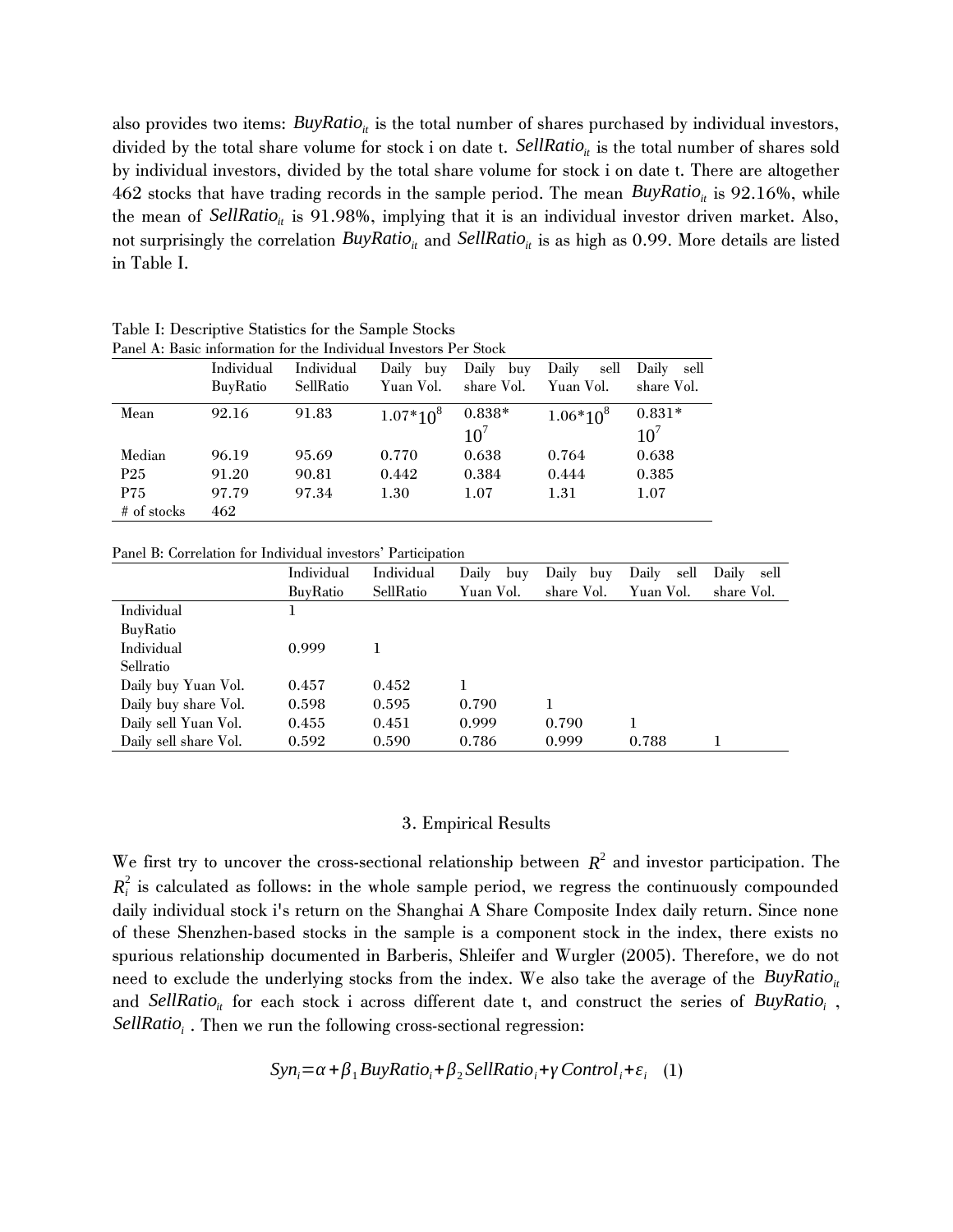where  $Syn_i$  is the return synchronicity measure, proxied by  $R_i^2$ , as well as the log transformation of  $R_i^2$ , defined as  $\Psi_i = \log \left( \frac{R_i^2}{1 - R_i^2} \right)$  $\frac{R_i}{1-R_i^2}$ ). Control variables include the average daily buy/sell share volume and Yuan volume from individual investors for stock i. The results are shown in Table II.

Table II: R2 and Individual Investor Participation: Cross-sectional Comparison

Table II shows the results of the following regression model:

 $\Delta$ *Syn*<sup>2</sup> $=$  $\alpha$  +  $\beta$ <sub>1</sub> *BuyRatio*<sub>*i*</sub> +  $\beta$ <sub>2</sub> *SellRatio*<sub>*i*</sub> +  $\varepsilon$ <sub>*i*</sub>

where  $syn_i^2$  is the  $R_i^2$  from regression stock i's daily return on the Shanghai A Composite Index Return for all trading days in the whole sample period. We also adopt the log variation, i.e., and  $\Psi_i = \log \big( \frac{R^2}{4\pi\epsilon_0^2} \big)$  $\frac{R}{1-R^2}$ ) as robustness check.

 $B$ uy*Rati* $o_i$  is the mean of  $B$ uy*Ratio<sub>it</sub>* which the total number of shares purchased by individual investors, divided by the total share volume for stock i on date t, in the whole sample period. *SellRatio<sup>i</sup>* is defined analogously. *Control<sup>i</sup>* is the control variable, including the mean daily share volume and dollar volume for stock i, both of which are averaged over the whole sample period.

| Models    | (1)        | (2)         | (3)        | (4)        |
|-----------|------------|-------------|------------|------------|
| BuyRatio  | $-0.0578*$ |             | $-0.0381$  |            |
|           | $[-1.73]$  |             | $[-1.10]$  |            |
| SellRatio |            | $-0.0904**$ |            | $-0.0638$  |
|           |            | $[-2.39]$   |            | $[-1.57]$  |
| Controls  | No         | $\rm No$    | Yes        | Yes        |
| constant  | $0.243***$ | $0.273***$  | $0.207***$ | $0.230***$ |
|           | [7.90]     | [7.86]      | [6.33]     | [5.97]     |
| N         | 462        | 462         | 462        | 462        |

Panel A: Dependent Variable *R<sup>i</sup>* 2

Panel B: Dependent Variable  $\Psi_i = \log \big( \frac{R^2}{1 - R^2} \big)$  $\frac{R}{1-R^2}$ 

| Models    | (5)         | (6)         | (7)         | (8)         |
|-----------|-------------|-------------|-------------|-------------|
| BuyRatio  | $-0.994***$ |             | $-0.285$    |             |
|           | $[-2.90]$   |             | $[-0.86]$   |             |
| SellRatio |             | $-1.378***$ |             | $-0.529$    |
|           |             | $[-3.35]$   |             | $[-1.33]$   |
| Controls  | No          | No          | Yes         | Yes         |
| constant  | $-0.711**$  | $-0.362$    | $-1.452***$ | $-1.230***$ |
|           | $[-2.43]$   | $[-1.03]$   | $[-4.84]$   | $[-3.43]$   |
| N         | 462         | 462         | 462         | 462         |
|           |             |             |             |             |

Note: \*, \*\* and \*\*\* represent significance levels at 10%, 5%, 1%. t-values are in brackets.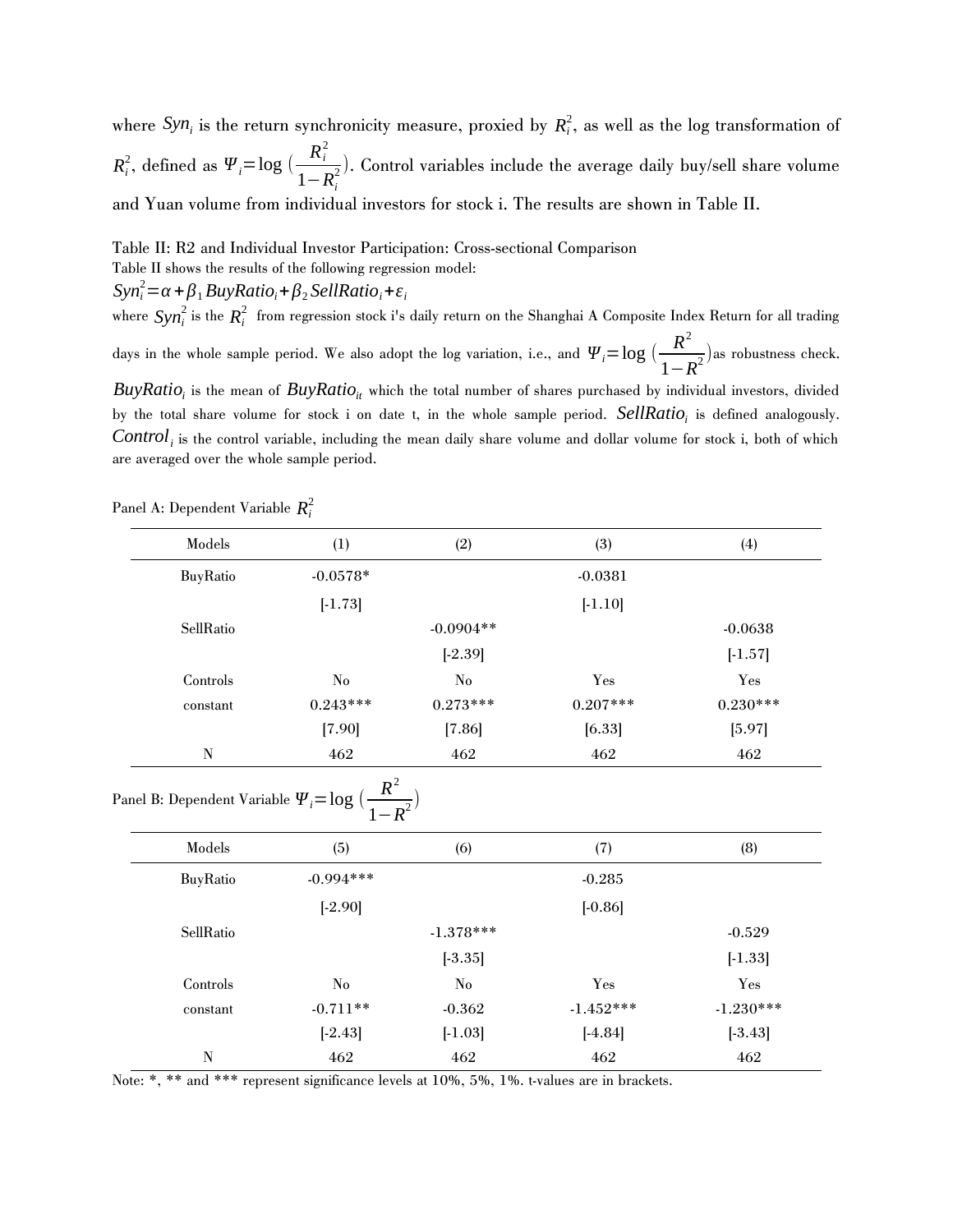Table II shows that, cross-sectionally, stocks with higher individual participation tend to have lower  $R_i^2$  in specifications (1) and (2). However, after controlling for the trading volumes, the coefficients for BuyRatio and SellRatio both become insignificant, and there is no evidence that crosssectionally, individual participation can impact the *R* 2 . This find is not supportive to the behavioral literature that more noise traders participation leads to a lower *R* 2 .

Moreover, we are also interested in the following question: for a single stock, when the individual  $\mathsf{partition}\ \ \mathsf{rate}\ \ (\mathsf{BuyRatio}_i, \mathsf{SellRatio}_i)\ \ \mathsf{increase},\ \ \mathsf{will}\ \ \mathsf{the}\ \ \ R^2_i\ \ \mathsf{increase}\ \ \mathsf{or}\ \ \mathsf{decrease?}\ \ \mathsf{The}\ \ \mathsf{incomplete}$ motivation that  $R^2$  may positively comove with the individual investors comes from Nofsinger (2014)'s explanation: It is well documented in the literature that individual investors systematically make mistakes in trading (also see Barber and Odean, 2013), including overconfidence. Individual investors tend to attribute their past good performance to their own ability. Therefore, when in bull markets when index returns go up, individual investors become more active, and they participate in trading more actively, making the underlying stock more synchronized with the market, i.e., *R* 2 becomes higher.

In this paper, we have access to only 16 months' data, which makes it not an ideal setting to check how one single stock's  $R^2$  responds to the change in the individual investor participation on a timeseries basis. Instead, we use a separation between the bull market and bear market and check the above hypotheses. In our sample period March 2007 to June 2008, the Chinese stock market experienced a huge bull market. The Shanghai A Share Composite Index rocketed up from 3,026 points to a historical high 6,395 points on October 16, 2017, and then dropped back to 2,869 points on June 30, 2008. This sample period provides a perfect setting where a bear market follows a bull market. We can therefore explore the relationship between the individual investor participation and the *R* 2 .

Figure 1: Shanghai A Share Composite Index

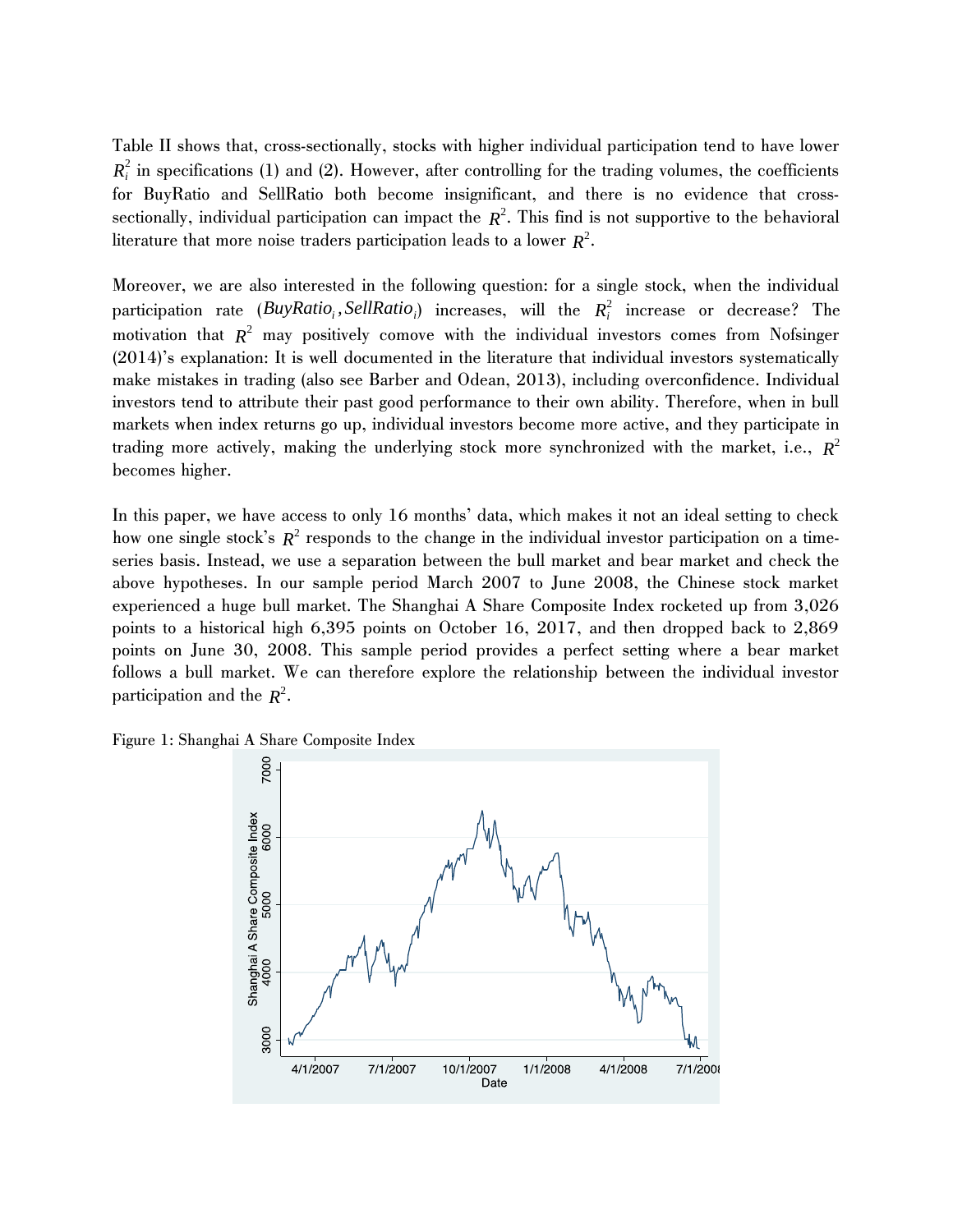Following the information from Figure 1, we separate the sample period by October 16, 2017, which is the date with a historical high in Shanghai A Share Composite Index. Before this date, it is the bull market window, and after this date, it is the bear market window. In each window, there are approximately 8 months' data. We adopt the market model by regressing the continuously compounded daily individual stock's return on the Shanghai A Share Composite Index return, and obtain the  $R^2$  in both the bull market window and the bear market window. We also calculate the mean daily buy share/Yuan volume for each stock in the bull/bear market window. The comparison between bull and bear markets are shown in Table III.

Table 3: The Bull-Bear Market Comparison

In Panel A, we define the bull market window as between March 1, 2017 to October 16, 2017, and the bear market window as between October 17, 2017 to June 30, 2018. For stock i, in the two windows (bull, bear), we calculate the  $R^2$  from regressing stock i's daily return on the Shanghai A Share Composite Index Return for all trading days in the

window (bull, bear). Another return synchronicity measure is defined as  $\Psi = \log \left( \frac{R^2}{\sigma^2} \right)$ 1−*R* 2 ). *BuyRatioib*=*bull, bear* is the mean of *BuyRatio*<sub>it</sub> in the above windows. *SellRatio*<sub>ib=bull</sub>, bear<sup>is</sup> defined analogously. In Panel B, in each month, we run a regression of stock i's return on the Shanghai A Share Composite Index return, and obtain the  $\,R^2_\Im\,$  for stock i in month m. If month m is from March to October, 2017, we define a bear dummy as 0, and if month m is from November 2017 to June 2018, we define the bear dummy as 1. We then run the following regression:

*Y*<sub>3</sub> = *α* + *β Beardum*<sub>*m*</sub> +  $\varepsilon$ <sub>3</sub> where *Y*<sub>3</sub> includes  $R_3^2$ , the log transformation  $\Psi_{3} = \log(\frac{R_3^2}{1 - R_3^2})$  $\frac{R_3}{1-R_3^2}$ ), *BuyRatio*<sub>3</sub>,

which is the mean of daily individual investors' *BuyRatio*<sub>*it*</sub> if date t is in month m, and *SellRatio* $<sub>3</sub>$ , which is</sub> defined analogously.

| Panel A                                                                                          |             | Windows  |            |                  |
|--------------------------------------------------------------------------------------------------|-------------|----------|------------|------------------|
|                                                                                                  |             | Bull     | Bear       | Welch t-test     |
| $R_i^2$                                                                                          |             | 0.281    | 0.146      | 19.26***         |
| $\Psi_i = \log \bigl( \frac{R_i^2}{1-R_i^2} \bigr)$                                              |             | $-1.230$ | $-1.880$   | 8.99***          |
| BuyRatio                                                                                         |             | 0.929    | 0.914      | $2.18**$         |
| SellRatio                                                                                        |             | 0.926    | 0.910      | $2.52**$         |
|                                                                                                  |             |          |            |                  |
| Panel B                                                                                          |             |          |            |                  |
| Dependent Variable                                                                               |             | t-value  | No of obs. | Adj R-sq $(\% )$ |
| $R_{\mathfrak{I}}^2$                                                                             | $-0.127***$ | $-27.80$ | 6861       | 10.1             |
| $\varPsi_{\mathfrak{I}}\!=\!\log\bigl(\frac{R_{\mathfrak{I}}^2}{1\!-\!R_{\mathfrak{I}}^2}\bigr)$ | $-0.744***$ | $-16.66$ | 6847       | 3.9              |
| BuyRatio                                                                                         | $-0.016***$ | $-5.58$  | 6879       | 0.4              |
| SellRatio                                                                                        | $-0.016***$ | $-6.02$  | 6879       | 0.5              |

Note: \*, \*\* and \*\*\* represent significance levels at 10%, 5%, and 1%, respectively.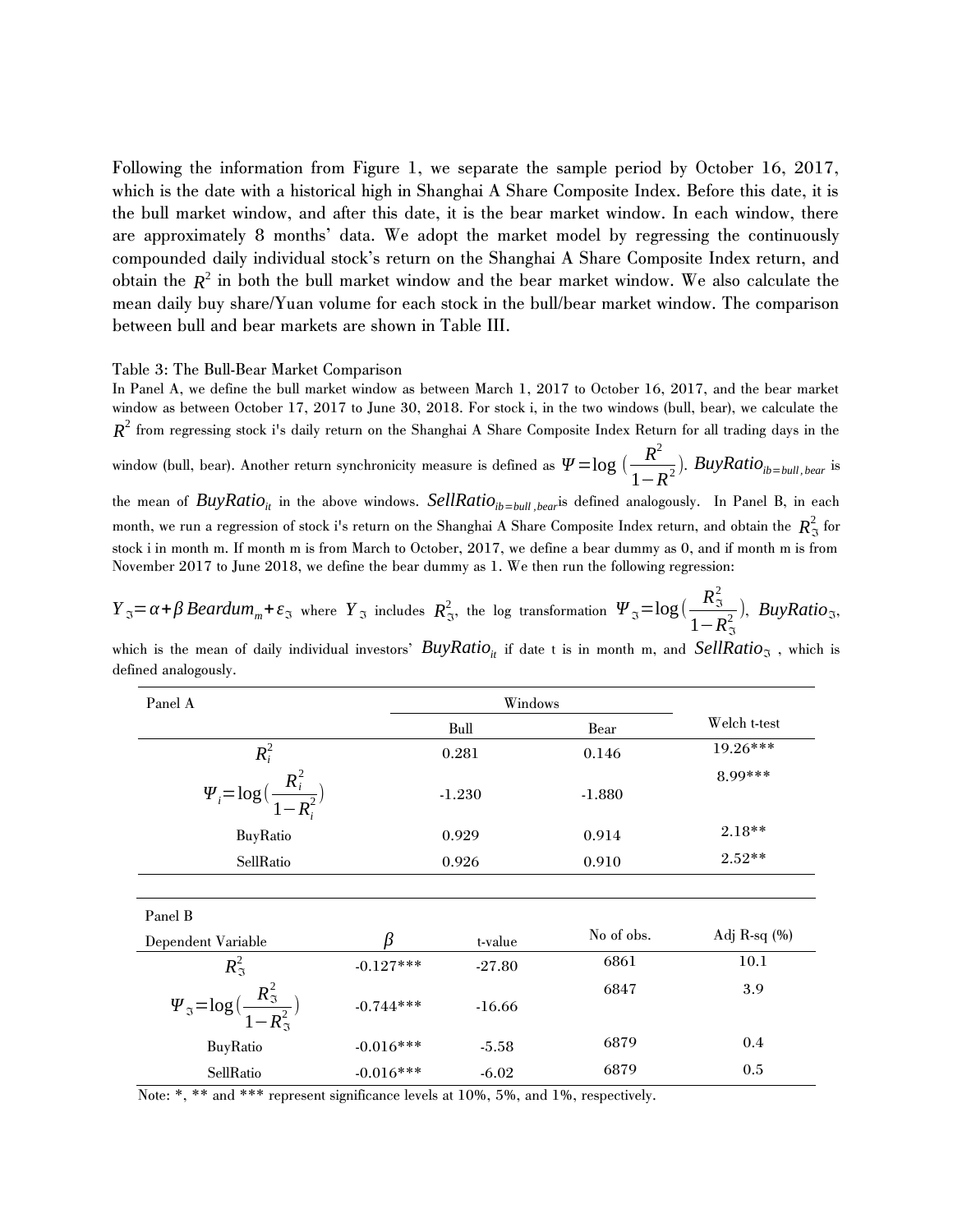From Table III, we can see that, there is a significant drop in the  $R^2$ , from 28.1% to 14.6%. The  $\log$  transformation of  $R^2$  also experiences a significant decrease. Correspondingly, the  $B$ uyRati $o_i$  for individual investors drops. In the bull market, the average *BuyRatio<sup>i</sup>* is 92.9%, while in the bear market, it declines to 91.4%. The change is significant at 5% level. Similarly, the average *SellRatio<sup>i</sup>* also decreases significantly from 92.6% to 91.0%. The above evidences support our early hypothesis that, in the bull market, individual investors are more heavily involved in trading, owing to the overconfidence, compared with the institutional investors.

For robustness sake, we use another setting to check the change of  $R^2$  and individual investors' participation. In each month, we run a regression of stock i's return on the Shanghai A Share Composite Index return, and obtain the  $R_3^2$  for stock i in month m. If month m is from March to October, 2017, we define a *Beardumm* as 0, and if month m is from November 2017 to June 2018, we define the *Beardum*<sub>*m*</sub> as 1. We then run the following regression:

$$
Syn_{\mathfrak{S}} = \alpha + \beta \, Beardum_m + \varepsilon_{\mathfrak{S}} \tag{2}
$$

where *Syn*<sub>3</sub> includes  $R_3^2$ , the log transformation  $\Psi_3 = \log \left( \frac{R_3^2}{1 - R_3^2} \right)$  $\frac{R_3}{1-R_3^2}$ , *BuyRatio*<sub>3</sub>, which is the mean of daily individual investors' *BuyRatio*<sub>*it*</sub> if date t is in month m, and *SellRatio*<sub>3</sub>, which is defined analogously. The results are shown in Panel B of Table III. We can see that, all the coefficients for  $Syn_{\mathfrak{A}}$  are significantly negative, confirming the results from Panel A, Table III that, when the market turns from bull market to bear market, the *R* 2 and individual investors' participation both decrease.

To summarize, our evidences provide a case that, the  $R^2$  and individual investors' participation in trading positively comove in an event study setting, which casts doubt on the behavioral explanations of  $R^2$  that when individual investors participate more,  $R^2$  will decrease.

#### 4. Conclusion

This paper uses a dataset from Chinese stock market to directly test whether  $R^2$  would be negatively correlated with individual investors participation (See Hou, Peng and Xiong, 2013). We find that, cross-sectionally, there is no evidence supporting the negative relationship between  $R^2$  and individual investor participation. On a time-series basis, there are even some evidences showing that  $R^2$  may positively comove with individual participation (See Nofsinger, 2014). This paper casts doubt on the behavioral viewpoints on the  $R^2$  and individual investors.